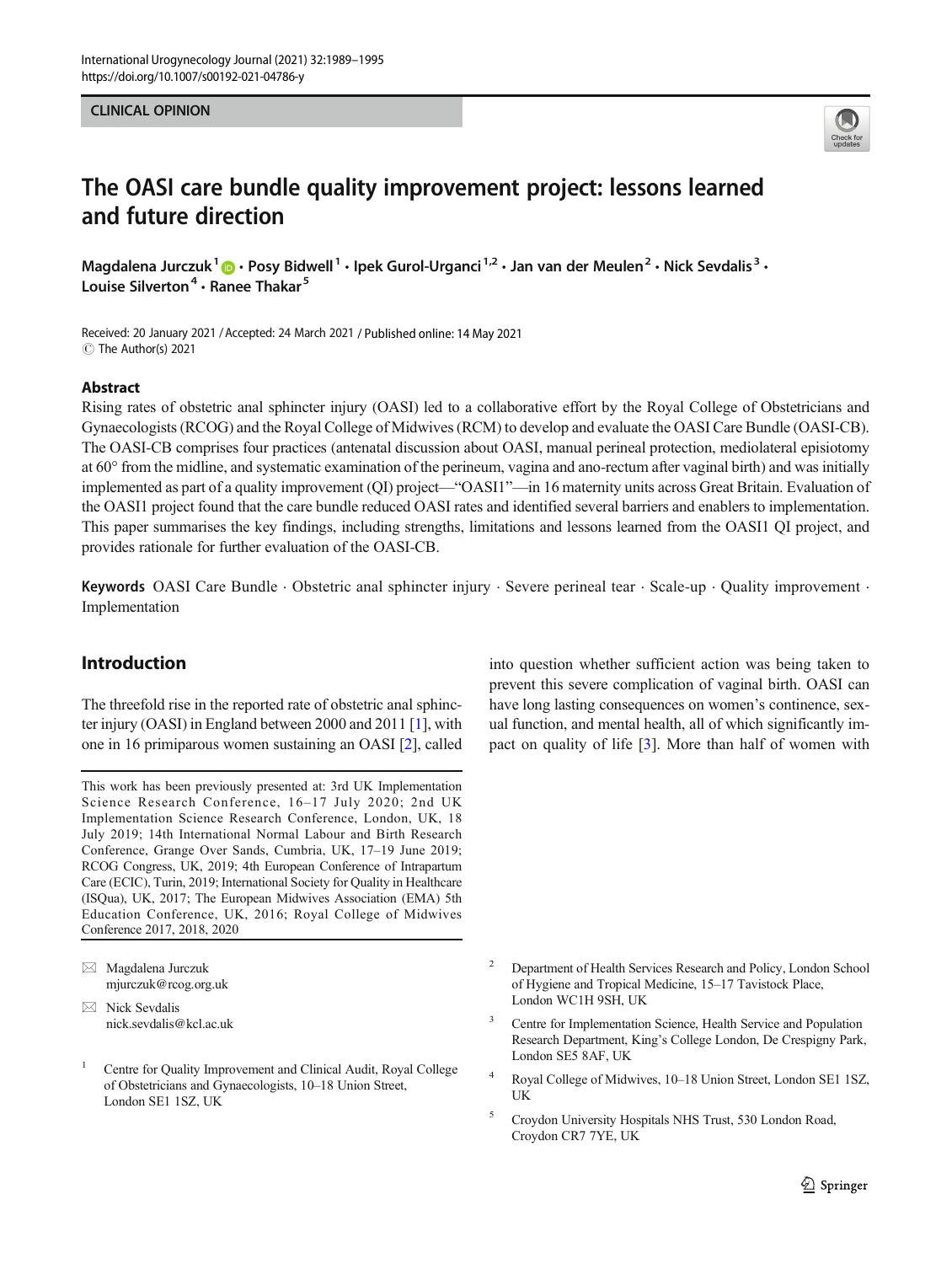OASI experience ongoing symptoms and approximately half report an impact on their future birth choices [\[3](#page-6-0), [4](#page-6-0)].

Obstetric anal sphincter injuries have significant resource implications for healthcare providers owing to the ongoing follow-up [\[5\]](#page-6-0) and can trigger negligence claims [\[6](#page-6-0)]. The total value of OASI-related negligence claims in the National Health Service (NHS) in England was an estimated £31.2 million between 2000 and 2010. These claims referred specifically to failure to perform or extend an episiotomy, failure to diagnose the true extent and grade of the injury, inadequacy of repair and failure to perform a repair [[6\]](#page-6-0).

Globally, there have been significant efforts to prevent OASI. Evidence from several countries shows reductions in OASI rates through targeted quality improvement (QI) initiatives [\[7](#page-6-0)–[10\]](#page-6-0). One such initiative is the "OASI Care Bundle" (OASI-CB), a collaborative effort to standardise maternity care related to OASI prevention led by the Royal College of Obstetricians and Gynaecologists (RCOG) and the Royal College of Midwives (RCM).

In this paper, we summarise the development of the OASI-CB, and discuss the clinical and implementation outcomes from the OASI-CB QI Project, referred to hereafter as "OASI1". We also reflect on the lessons learned and provide rationale for further evaluation of the OASI-CB.

## Development of the OASI-CB 2014–2016

In 2014, the RCOG and the RCM convened a working group comprising expert obstetricians, midwives, and methodologists to discuss how to address the impact of OASI. The group reviewed national and international initiatives to reduce perineal trauma and agreed that a "care bundle" of interventions would be the appropriate course of action. A care bundle is "a small set of evidence-based practices that, when implemented together result in significantly better outcomes than when implemented individually" [[11](#page-6-0)].

In March 2015, the working group and a lay member of the RCOG's Women's Network convened to review evidence from national guidelines, randomised controlled trials (RCTs) and key observational studies of intrapartum care interventions to reduce OASI. The interventions that were discussed covered six themes: episiotomy, perineal protection, maternal position, pushing technique and coaching, instrument choice and "other" (which included pain relief, water birth, hyaluronidase and use of devices such as EpiScissors). Overview of the evidence highlighted that most RCTs that reported OASI outcomes lacked sufficient statistical power to evaluate the intervention's impact on OASI rates, and meta-analyses of RCTs within each theme were difficult to interpret owing to significant heterogeneity in the definition of the interventions included. The OASI-CB elements were selected following consideration of various definitions of interventions, the quality of evidence, as well as the feasibility for their inclusion into a standardised care bundle. The OASI-CB was further refined following an RCM consultation with labour ward specialists, managers and educationalists, which resulted in an emphasis on clinicians' engagement with women, mobility during labour and facilitating chosen birth positions (Fig.  $1$ ).

The final four components of the OASI-CB are in Fig. [2](#page-2-0), all underpinned by good communication with the woman and her informed consent.

The high quality of evidence supporting the efficacy of warm compresses [\[12](#page-6-0)] triggered much discussion about their inclusion in the bundle. However, it was decided that the variation in utilisation and clinical practicalities (whether the compress is held continuously, what materials are used, the temperature, and the feasibility of safely heating/reheating compresses) made it unfeasible to include as a standardised component of the bundle. Use of warm compresses was encouraged as part of intrapartum care in units with local protocols to support this.

# Overview of OASI1

In 2016, the OASI-CB was successfully piloted in two NHS maternity units over a 3-month period, demonstrating the care bundle's acceptability to clinicians and feasibility of implementation in clinical practice. Funding was subsequently obtained from the Health Foundation to implement OASI1. OASI1 was supported by an Independent Advisory Group (IAG), which included national experts, women's organisations and lay representatives. The group met biannually to review progress and reflect on the implementation process and initial findings. Members of the IAG and women from stakeholder organisations contributed to discussion panels at the project's final Dissemination Event (November 2018).

OASI1 evaluated the clinical effectiveness of the OASI-CB using a multicentre stepped wedge cluster design in 16 maternity units in four regions across Great Britain from 2016 to 2018 [[13\]](#page-6-0). Implementation of the care bundle was through a stepwise regional roll-out every 3 months starting in January 2017 and was led locally by midwives and obstetrician champions from each maternity unit. Sustained leadership and support were provided by the RCOG, RCM and the Project Team in the form of facilitated skills training sessions, an awareness campaign and supervisory visits.

The primary clinical outcome evaluated in OASI1 was the rate of OASI prior to and after implementation of the OASI-CB. Secondary clinical outcomes evaluated were episiotomy and caesarean birth rates. The clinical evaluation relied on routinely collected maternity data [\[14](#page-6-0)]. Secondary outcomes related to implementation of the care bundle, namely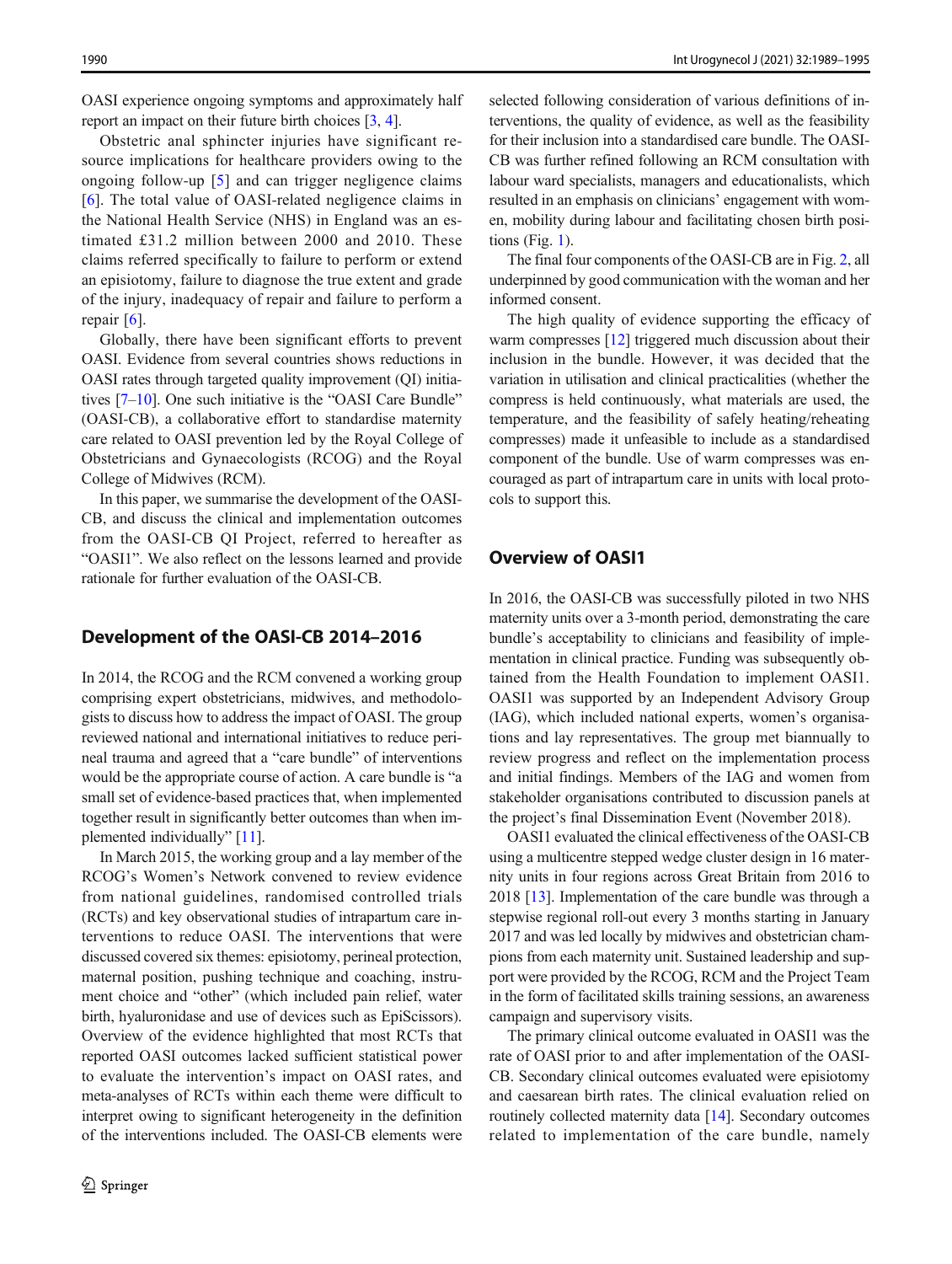<span id="page-2-0"></span>

Fig. 1 Development of the Obstetric Anal Sphincter Injury Care Bundle (OASI-CB) and the beginning of the OASI1. RCM Royal College of Midwives, RCOG Royal College of Obstetricians and Gynaecologists, QI quality improvement

acceptability, coverage, feasibility and sustainability, were studied qualitatively through interviews and focus group discussions with clinicians and women who received the care bundle during birth. A qualitative exploration of clinicians' and women's perspectives of the care bundle enabled us to identify enablers and barriers to implementation [\[15](#page-6-0), [16](#page-6-0)].

## Reflecting on the results, strengths and limitations of OASI1

## Overview of results and strengths

#### Demonstrated effectiveness in reducing OASI rates

OASI1 demonstrated the care bundle's potential for reducing perineal trauma during childbirth. The clinical outcomes evaluation including 55,060 singleton, live, vaginal births found a reduction of 20% in the risk of OASI after the introduction of the care bundle (adjusted odds ratio 0.80, 95% confidence interval 0.65–0.98) [\[14\]](#page-6-0). The adjusted odds ratio represents relative differences in the odds of OASI before and after implementation of the care bundle, after accounting for time trends and case-mix factors (age, ethnicity, body mass index, parity, birthweight and mode of birth). The implementation of the care bundle did not affect caesarean section or episiotomy rates.

## Qualitative exploration of barriers and enablers to implementation

Focus group discussions were held with local clinical champions at the end of the implementation phase to understand barriers and enablers to implementation. Key enablers to implementation included observing positive outcomes related to care bundle use, organisational support, and an increased cohesion between midwives and obstetricians. The main barriers that surfaced were a lack of perineal management skills, resistance to change/ standardisation, and a reluctance to discuss perineal trauma with women in the antenatal period, as this was perceived to cause anxiety to women.

|                | From 32 weeks in the antenatal period, the midwife or doctor will discuss OASI with the woman, including<br>her personal risk factors and ways to minimize her risk, including the three subsequent components of the<br>care bundle. An information leaflet (now referred to as a 'discussion guide' to highlight women's active<br>participation) was developed with women's feedback to support this component.                                                                                                                                                                       |
|----------------|------------------------------------------------------------------------------------------------------------------------------------------------------------------------------------------------------------------------------------------------------------------------------------------------------------------------------------------------------------------------------------------------------------------------------------------------------------------------------------------------------------------------------------------------------------------------------------------|
| $\sqrt{2}$     | At the time of birth and with the woman's consent, the midwife or doctor use their hands to support both<br>the perineum and baby's head (known as manual perineal protection, or MPP) while communicating with<br>the woman to encourage a slow and guided birth.<br>• For spontaneous vaginal births, MPP should be used unless the woman's chosen birth position<br>(i.e. water births) doesn't enable MPP to be used or she declines this technique.<br>For assisted vaginal births (i.e. forceps, ventouse), MPP should always be used unless the woman<br>declines this technique. |
| -3             | If clinically indicated and with the woman's consent, a <b>mediolateral episiotomy</b> should be done at an angle<br>of 60 degrees from the midline at crowning.                                                                                                                                                                                                                                                                                                                                                                                                                         |
| $\overline{a}$ | Following all vaginal births, a systematic examination of the vagina and ano-rectum should be offered to<br>immediately assess whether there has been any damage to the external or internal anal sphincter and<br>genitalia so that treatment options can be discussed and implemented as necessary. Prior discussion about<br>the risks and benefits supports women to make an informed decision. Any tears are graded in accordance<br>with RCOG Green-top guidelines.                                                                                                                |
|                | a final form common onto af the Obstatute Anal Cubinston Initian Cano Dendla (OASI CD) DCOC David Callage of Obstatut                                                                                                                                                                                                                                                                                                                                                                                                                                                                    |

Fig. 2 The final four components of the Obstetric Anal Sphincter Injury Care Bundle (OASI-CB). RCOG Royal College of Obstetricians and Gynaecologists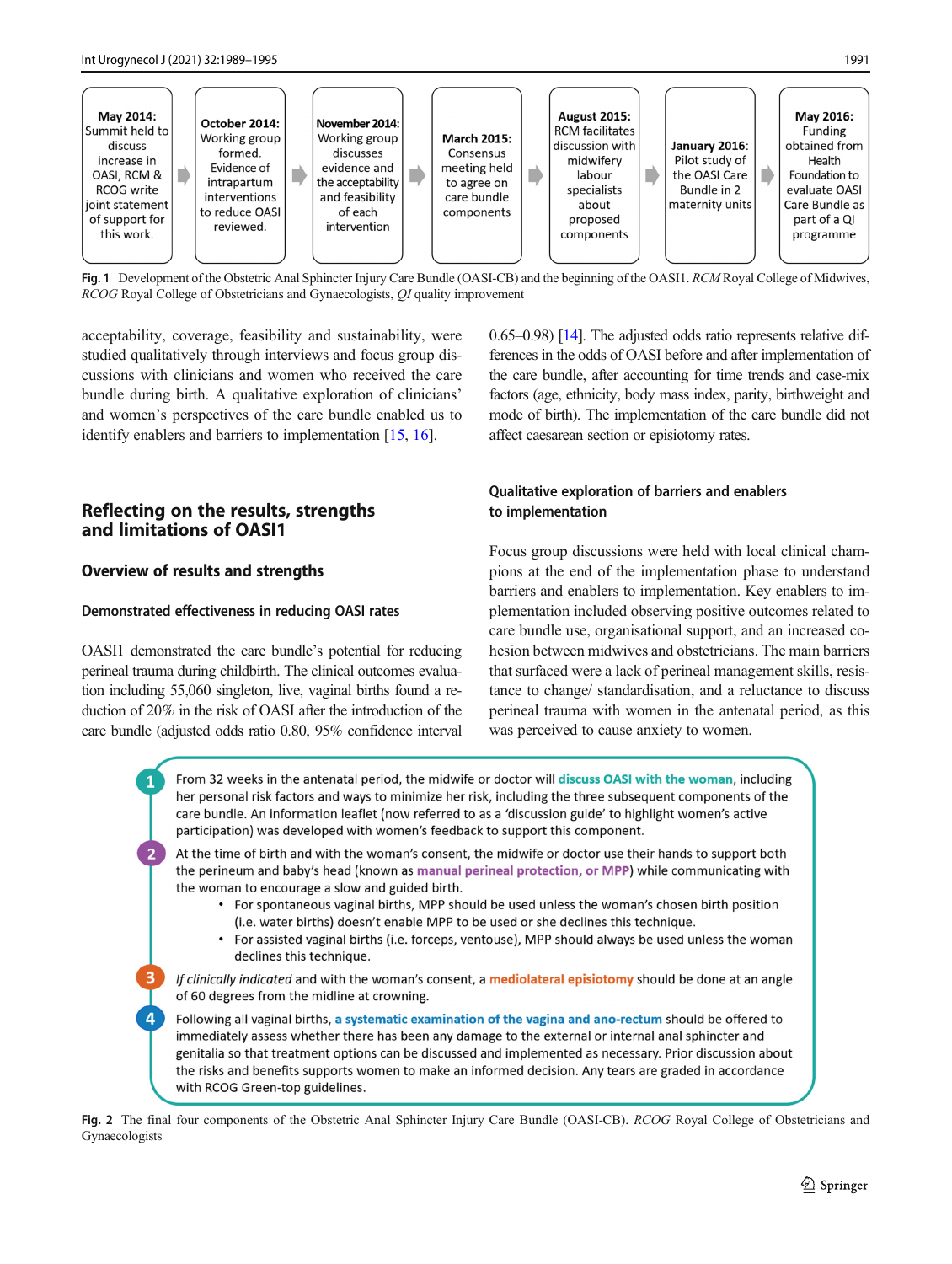#### Adoption of the OASI-CB by clinicians

The qualitative process evaluation focused on the acceptability, feasibility, coverage and sustainability of the OASI-CB [\[17\]](#page-6-0). Sixteen focus groups involving a total of 101 participants explored clinicians' attitudes towards the care bundle to understand the factors that affected its adoption into their clinical practice. We found that adoption of the OASI-CB was influenced by four main factors, summarised in terms of corresponding barriers and enablers in Table 1.

#### Acceptability of the OASI-CB to women

Nineteen women were interviewed to learn about their experiences with the OASI-CB. Thematic analysis identified three themes:

1. Memories of touch, whereby women reported that a "hands-on" approach to perineal protection was a positive experience

Table 1 Factors that impact clinicians' adoption of the obstetric anal sphincter injury (OASI-CB)

| Factor impacting<br>adoption                                | Related barrier                                                                                                                                        | Related enabler                                                                                                 |
|-------------------------------------------------------------|--------------------------------------------------------------------------------------------------------------------------------------------------------|-----------------------------------------------------------------------------------------------------------------|
| How the OASI-CB was<br>introduced/-<br>implemented in units | Not all clinicians were<br>consulted about the<br>OASI-CB prior to<br>its roll-out                                                                     | A well-advertised<br>launch<br>Dedicated time for<br>training<br>Presence of in-house<br>clinical champions     |
| Opportunities to use the<br><b>OASI-CB</b>                  | Presence of student<br>midwives<br>Clinical practice<br>change takes time                                                                              | Involvement of<br>"everyone on the<br>shop floor"                                                               |
| Receptiveness to change                                     | Conflicting views<br>regarding evidence<br>supporting the<br>$OAS-CB$<br>Feelings that the<br><b>OASI-CB</b><br>challenges<br>professional<br>autonomy | Perceptions of the<br>OASI-CB as a<br>standardised<br>approach to<br>preventing OASI                            |
| Perceptions of "what<br>women want"                         | Associating the<br>OASI-CB with<br>overmedicalisation<br>Generalisation of<br>personal reluctance<br>to certain<br>interventions                       | Belief that women<br>should be informed<br>and that good<br>communication is<br>key to using the<br>care bundle |
|                                                             | <b>Belief</b> that<br>information about<br>OASI is too scary<br>for women                                                                              |                                                                                                                 |

- 2. Midwife as a supportive guide, where women reported that good communication facilitated a calm birth and enabled post-birth diagnosis
- 3. Education: women need more information about perineal trauma

This study indicated that interviewed women did not experience any of the care bundle components as an intrusion of their physical integrity. Additionally, an urgent need was identified for more information about perineal trauma, in terms of risk, prevention and recovery [[16\]](#page-6-0).

#### Support of women's birth choices

The potential misconception that applying MPP during birth restricts women's mobility and/or their choice of birth position was addressed in OASI1. MPP can be performed in most birthing positions in which women feel comfortable. Although clear visualisation of the perineum at crowning is necessary for MPP to be performed, lack of visualisation is not a reason to restrict a woman's movement throughout the second stage of labour. The facilitators of the skills training sessions demonstrated how clinicians can adjust their own position to optimise visualisation of the perineum, which was also shown in the manual. The guiding principle for birth position in the second stage of labour is maternal comfort and supporting mobility as well as the widening of the pelvic outlet to assist birth [\[18\]](#page-6-0).

#### Strong engagement with stakeholder groups

The Project Team worked closely with two stakeholder groups who advocate for women: the Mothers with Anal Sphincter Injuries in Childbirth (MASIC) Foundation and the Birth Trauma Association. The two lay representatives of the OASI1 IAG oversaw the governance and study design. Additionally, the patient and public involvement (PPI) team at the RCOG supported women's direct involvement throughout the different stages of the project, particularly in the development of the informational leaflet to support the first component of the care bundle.

Implementation of the care bundle was supported by an awareness campaign that included a series of posters displayed in participating maternity units and animated videos featuring experiences of three women with OASIs (available here: [https://www.rcog.org.uk/en/guidelines-research](https://doi.org/10.1111/147112363)[services/audit-quality-improvement/oasi2/videos/\)](https://doi.org/10.1111/147112363). Close collaboration with stakeholder organisations helped to incorporate women's voices throughout the campaign. Women with OASI also spoke about their experiences at OASI-CB skills training sessions for clinicians facilitated by the Project Team.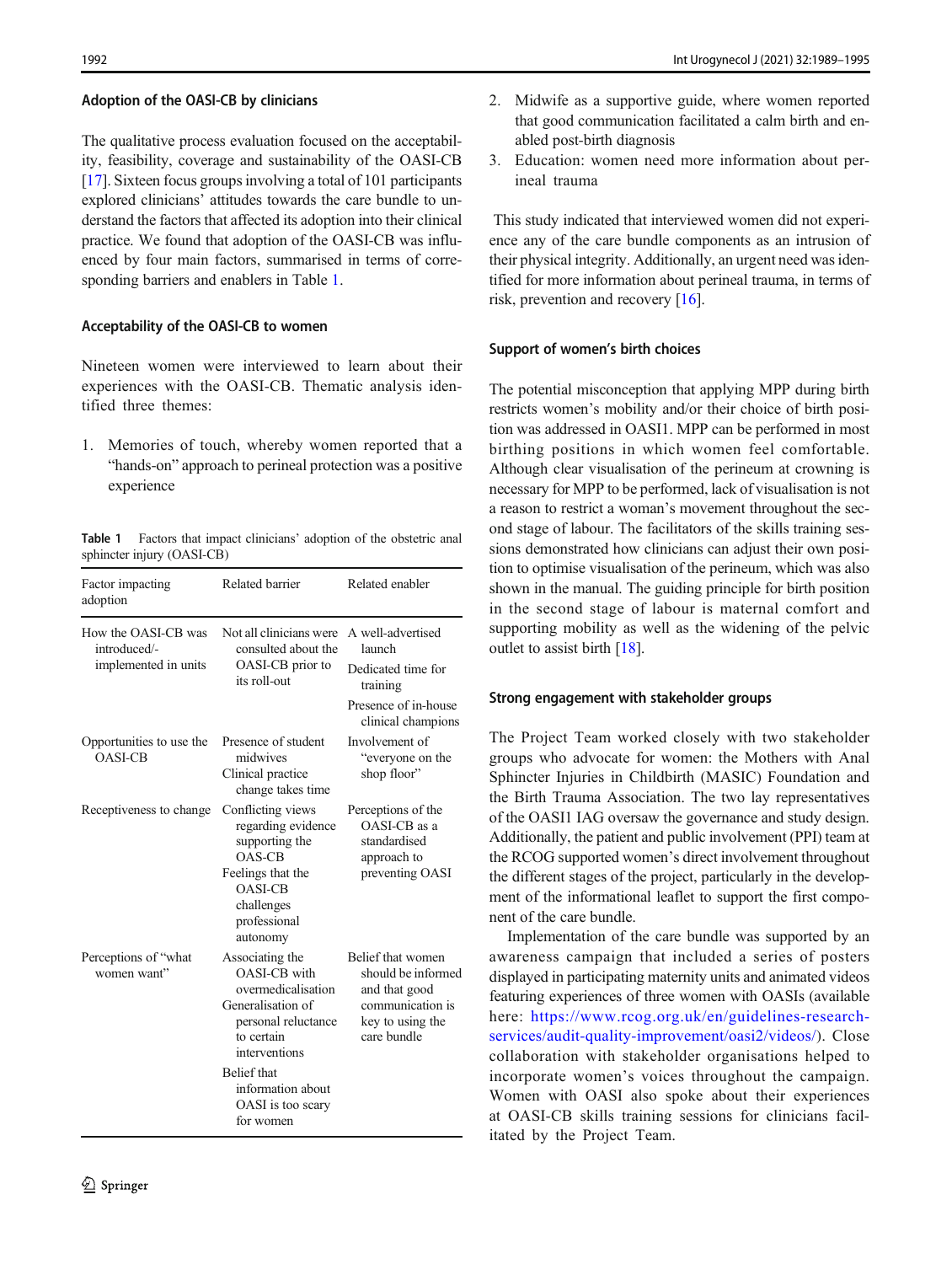#### Expert input and leadership throughout the project

The Project Team's implementation efforts, such as the delivery of skills training sessions and development of the OASI-CB manual, were informed by clinical expertise from the RCOG and RCM. The OASI1 study design, implementation and evaluation were underpinned by methodological expertise from the London School of Hygiene and Tropical Medicine (LSHTM), and King's College London in the areas of epidemiology, health services research and implementation science.

## Limitations of OASI1

OASI1 had limitations. We outline these below:

- 1. Reliance on routinely collected data: clinical outcomes were evaluated using only routinely collected data, which had its limitations. For example, the OASI1 could not measure "coverage" (compliance rate for all eligible births) and "fidelity" (extent to which the care bundle components were applied as intended). Availability of data on OASI-CB coverage and fidelity would have allowed for an analysis of the relative impact of the different clinicians' compliance with the care bundle on OASI risk reduction. Additionally, varying data completeness and quality of the routinely collected data across participating units precluded assessment of the impact of the OASI-CB on other clinical outcomes of interest (such as anterior tears) or control for some of the main risk factors for OASI (such as shoulder dystocia, epidural use and length of the second stage of labour).
- 2. Implementation analysis relied on qualitative methods: findings related to the implementation of the care bundle may be limited by the nature of the qualitative methodology used. A recognised limitation of focus groups is that although the dynamic interaction can stimulate thoughts, they can also inhibit participants from divulging their true opinions. Good facilitation can address the potential for socially desirable responses, although it does not eliminate the possibility. Clinicians and women participants in focus groups and interviews respectively were volunteers, which introduces self-selection bias. In addition, interviews with women were conducted approximately 6 weeks post birth; thus, recall bias is possible, although evidence suggests that recall following birth might remain accurate for a long period of time [\[19\]](#page-6-0). The small number of interviews offers limited representation of women's perspectives.
- 3. Resource-intensive implementation strategies: the enhanced implementation support offered to all OASI1 units by the Project Team and supporting professional organisations could be considered a significant limitation of the OASI1 project in that it does not address the OASI-CB's

scalability. "Scalability" has been defined as "the ability of an intervention shown to be efficacious on a small scale or under controlled conditions to be expanded under realworld conditions to reach a greater proportion of the eligible population, while retaining effectiveness" [\[20](#page-6-0)]. The OASI1 project found the OASI-CB to be effective when implemented with intensive support in a relatively small number of units. It is also possible that the nature of the study's stepped wedge design, where, upon completion, all participating sites have implemented the intervention, could be a major implementation driver by itself [\[21\]](#page-6-0). We therefore do not know how wider scale up of the OASI-CB would fare without OASI1's substantial infrastructure and support and outside of a research setting.

4. Debate around the OASI-CB: although not a limitation of the OASI1 project itself, the OASI-CB has attracted some debate from professional groups, with criticism pertaining primarily to the quality of the evidence supporting the selected components, and the perception that the bundle may cause women unnecessary distress [[22\]](#page-6-0). These comments stimulated lengthy discussions within the Project Team and with the project's IAG, which concluded that modification of the bundle's four core elements is unwarranted. The Project Team has responded directly to some of the concerns raised, citing that the care bundle was developed using the best-available evidence and with input from both clinicians and women [\[23\]](#page-6-0). Other misconceptions, such as the care bundle promoting routine episiotomy or limiting women's birth choices, are clarified by the care bundle FAQs on the project's webpage [[24\]](#page-6-0). Comments from others have also led to a refinement of the language used to describe the components to emphasise that women's informed consent must always precede any intervention. The experience of addressing criticisms about the care bundle exemplifies the importance of transparency and clear communication in the development and implementation of any new intervention.

## Improving maternity services: lessons learnt from the OASI1

- Comparable approaches to preventing OASI have been implemented in other countries, including various training programmes and care bundles in Norway [\[7](#page-6-0), [8](#page-6-0), [10](#page-6-0)] and the WHA Perineal Protection Bundle in Australia [\[25](#page-6-0)]. The OASI1 Project not only evaluated the OASI-CB's clinical effectiveness but also identified key barriers and enablers to the implementation of such interventions.
- Selection of OASI-CB elements prioritised easily implementable practices that require no additional supplies or finances to carry them out, making the OASI-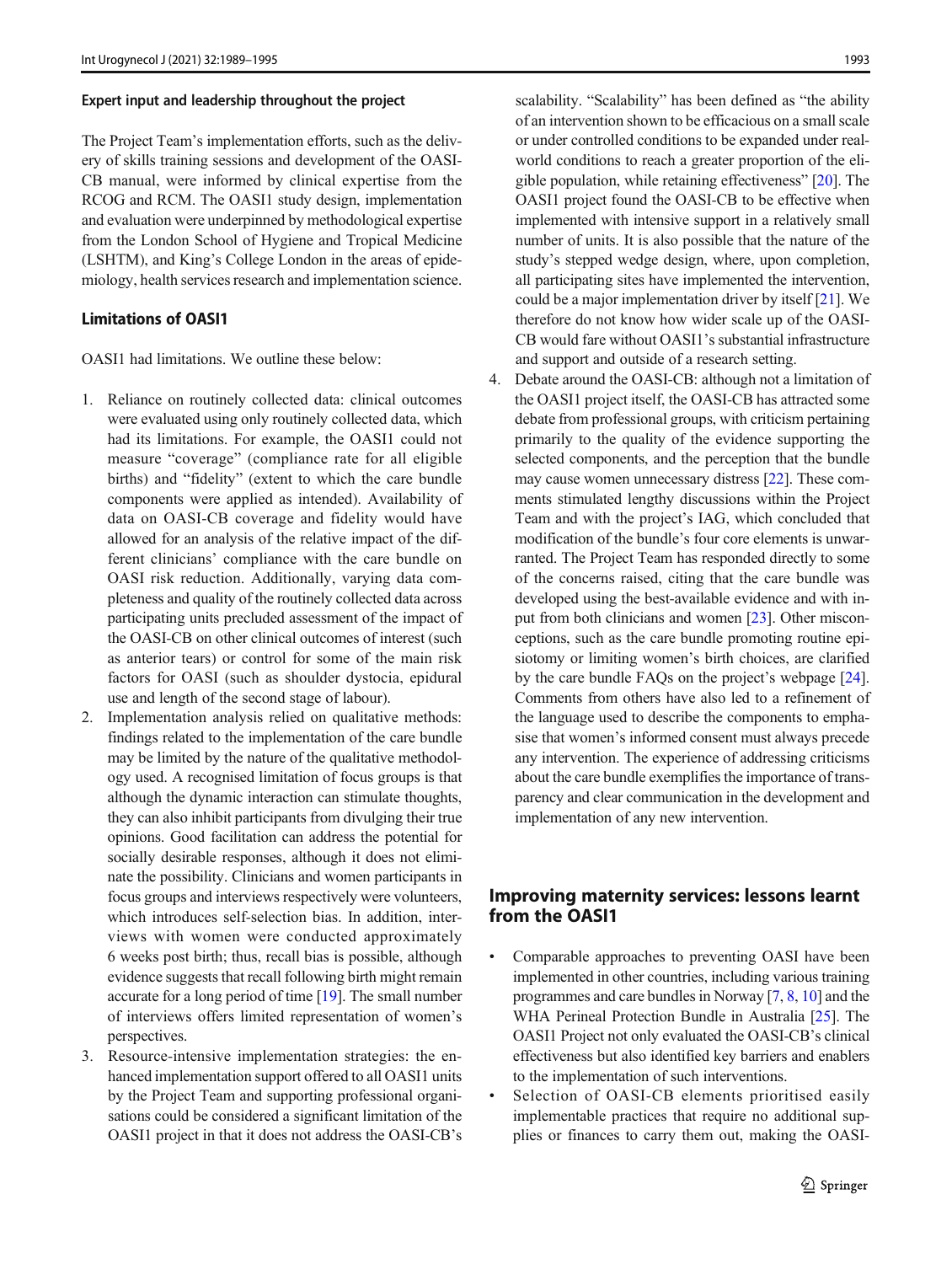CB compatible for implementation not only in the UK but in other health systems globally, with varying resource constraints.

- & Strong partnership between national organisations such as the RCOG and RCM (representing obstetric healthcare professionals in UK maternity units) is a key enabler in the implementation of QI interventions.
- The challenge of different QI initiatives competing for attention in busy maternity units is a key barrier to project set-up, especially where other initiatives or adverse outcomes take priority. Maternity units should consider establishing a limited number of priorities for staff to undertake at any one time, so that concerted efforts can be directed towards them to achieve impactful change.
- & A conscious focus on mechanisms of implementation alongside assessment of clinical effectiveness accelerates the transition of knowledge to practice [\[26](#page-6-0)]. Detailed reporting of studies with such a dual focus provide a helpful blueprint for other maternity units to learn from and build on, as will be the case with the OASI2 study.

## Future directions: OASI2

The amalgamation of identified strengths, limitations, and general lessons that resulted from OASI1 has set the stage for a unique opportunity to build on this knowledge. We know that the OASI-CB is effective in reducing women's risk of OASI and in reducing OASI rates; we also know that clinicians and women are generally supportive of it. What we do not know is how to achieve successful scale-up of the OASI-CB. "OASI2" is a follow-on study with a primary focus on studying and comparing more scalable mechanisms of OASI-CB implementation, which may serve to guide wider roll out, nationally and beyond. OASI2 is designed as a two-arm cluster randomised control trial (C-RCT) that will compare two implementation approaches: maternity units in one arm will rely on only "passive support" from the Project Team in the form of a toolkit of resources informed by the OASI1 learnings, whereas units in the other arm will receive this passive support in addition to peer-support from clinicians who have experienced care bundle implementation in OASI1. OASI2 will determine whether these two approaches lead to differing levels of care bundle adoption by clinicians and whether they have an impact on the OASI-CB's effectiveness in reducing OASI rates.

OASI2 represents a shift in thinking, from whether the OASI-CB can reduce OASI rates when implemented with strong support and leadership, to whether it can be implemented with moderate or limited implementation support and still achieve a significant clinical impact. The latter question is more relevant to the typical publicly funded (NHS or otherwise) maternity unit and what it needs to successfully implement quality improvement initiatives. To this effect, OASI2 will also follow up with a number of maternity units from OASI1, to determine the care bundle's long-term sustainability once centralised expert support is withdrawn. Together, these evaluations will produce evidence for what can be achieved with more modest resources.

Abbreviations OASI, Obstetric anal sphincter injury; QI, Quality improvement; RCOG, Royal College of Obstetricians and Gynaecologists; RCM, Royal College of Midwives; OASI-CB, OASI Care Bundle; LSHTM, London School of Hygiene and Tropical Medicine; PPI, Patient and public involvement; MPP, Manual perineal protection; IAG, Independent advisory group

Acknowledgements We are grateful for the hard work and dedication of the obstetric and midwifery champions at each of the 16 maternity units that participated in the OASI1 project, and for the invaluable guidance of our Independent Advisory Group.

Contributions M. Jurczuk: manuscript writing/editing; P. Bidwell: project development, data analysis, manuscript writing/editing; I. Gurol-Urganci: project development, data analysis;, manuscript editing; J. van der Meulen: project development, manuscript editing; N. Sevdalis: project development, data analysis, manuscript writing/editing; L. Silverton: project development, manuscript editing; R. Thakar: project development, manuscript editing.

Funding Information Evaluation of the OASI-CB was funded by the Health Foundation. The research of N.S. is supported by the National Institute for Health Research (NIHR) Applied Research Collaboration (ARC) South London at King's College Hospital NHS Foundation Trust. N.S. is a member of King's Improvement Science, which offers co-funding to the NIHR ARC South London and is funded by King's Health Partners (Guy's and St Thomas' NHS Foundation Trust, King's College Hospital NHS Foundation Trust, King's College London and South London and Maudsley NHS Foundation Trust), and Guy's and St Thomas' Charity. The views expressed in this publication are those of the authors and not necessarily those of the Health Foundation, NIHR, or the Department of Health and Social Care.

#### **Declarations**

Conflicts of interest N.S. is the director of the London Safety and Training Solutions Ltd, which offers training in patient safety, implementation solutions and human factors to healthcare organisations. R.T. is the immediate past president of the International Urogynecological Association (IUGA). The other authors have no conflicts of interest to declare.

Open Access This article is licensed under a Creative Commons Attribution 4.0 International License, which permits use, sharing, adaptation, distribution and reproduction in any medium or format, as long as you give appropriate credit to the original author(s) and the source, provide a link to the Creative Commons licence, and indicate if changes were made. The images or other third party material in this article are included in the article's Creative Commons licence, unless indicated otherwise in a credit line to the material. If material is not included in the article's Creative Commons licence and your intended use is not permitted by